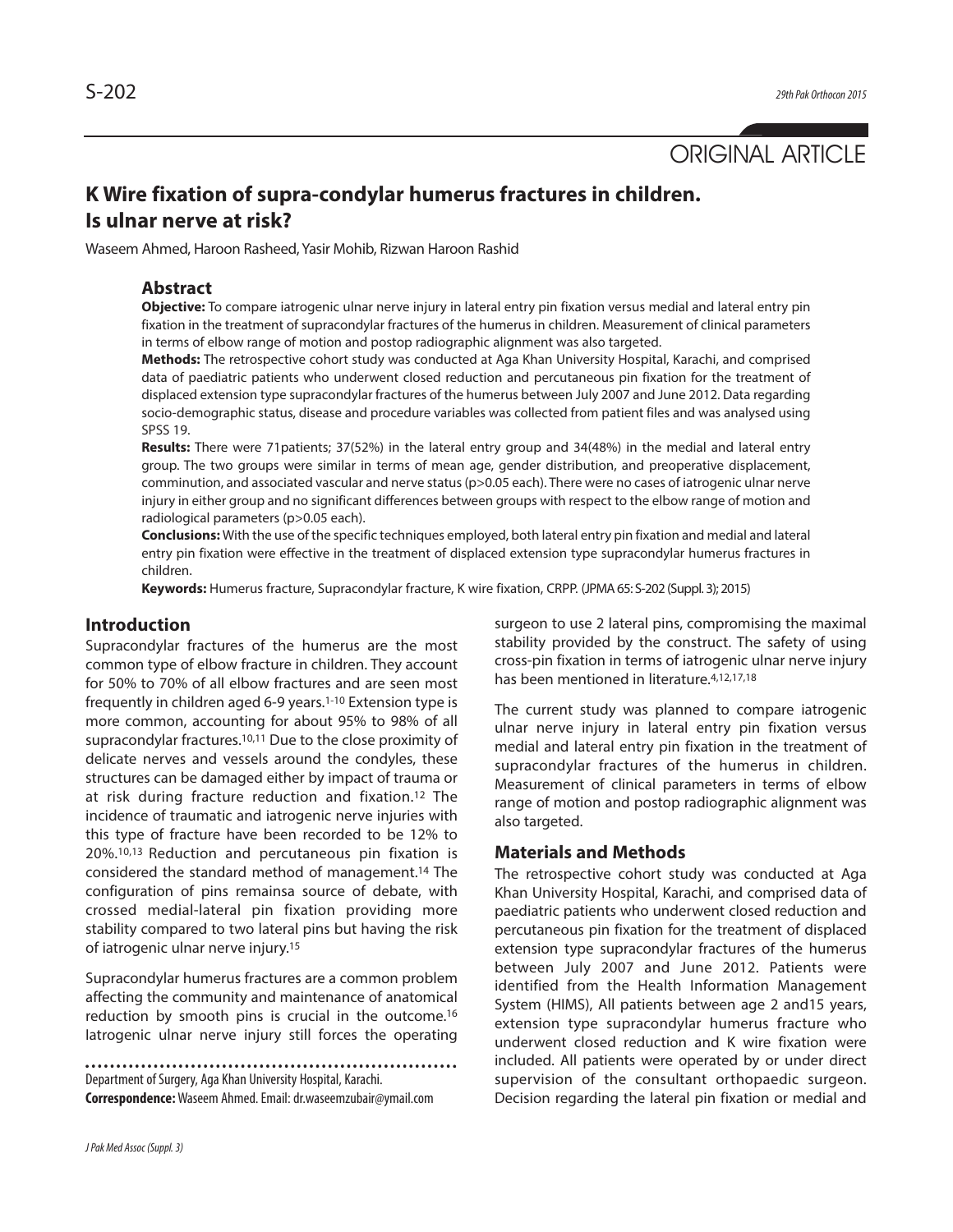lateral pin fixation was governed by the choice of the operating surgeon. Patients with pre-operative ulnar nerve injury and age <2 years or >15 years were excluded.

Data regarding age, gender, fixation method, iatrogenic ulnar nerve injury, range of motion (ROM) at 6 weeks postoperative was collected by an orthopaedic Resident. All pre operative and 6-week post operative radiographs were assessed and data regarding alignment, Bauman angle and carrying angle were calculated. SPSS 19 was used for data analysis and p<0.05 was taken as significant.

#### **Results**

A total of 105 files were identified of which 34(32%) did not meet the inclusion criteria and had to be discarded. The final study sample stood at 71. Among them, 37(52%) underwent lateral pin fixation; 17(46%) males and 20(54%) females with overall mean age of  $5.67\pm3.4$  years (range: 2-15 years). Likewise, 34(48%) patients had medial and lateral cross-pin fixation; 16(47%) males and 18(53%) females with a mean age of  $6.4\pm$  2.6 years (range: 2-15 years) (Table-1).

There were no cases of iatrogenic ulnar nerve injury in

**Table-1:** Demographic Data.

| <b>Patients</b><br>characteristics<br>$N = 71$ | Medial-lateral<br>pin entry group<br>$N = 34$ | Lateral pin<br>entry group<br>$N = 37$ | p-value<br>(significant<br>if $p < 0.05$ ) |
|------------------------------------------------|-----------------------------------------------|----------------------------------------|--------------------------------------------|
| Mean Age (years)<br>Gender                     | $6.4 + 2.6$                                   | $5.67 \pm 3.4$                         | 0.11<br>0.83                               |
| Male                                           | 16                                            | 17                                     |                                            |
| Female                                         | 18                                            | 20                                     |                                            |

**Table-2:** latrogenic ulnar nerve injury.

| <b>Complications</b>                            | Medial-lateral  | Lateral pin | p-value         |
|-------------------------------------------------|-----------------|-------------|-----------------|
|                                                 | pin entry group | entry group | (significant    |
|                                                 | $N = 34$        | $N=37$      | if $p < 0.05$ ) |
| Post-operative<br>latrogenic ulnar nerve injury | 0               | 0           | 1.0             |

Table-3: Outcome at follow-up.

| <b>Assessment</b><br>measures | Medial-lateral<br>pin entry group<br>$N = 34$ | Lateral pin<br>entry group<br>$N = 37$ | p-value<br>(significant<br>if $p < 0.05$ ) |
|-------------------------------|-----------------------------------------------|----------------------------------------|--------------------------------------------|
| Elbow (Degrees)               |                                               |                                        |                                            |
| <b>Total Range of motion</b>  | $0-131 \pm 4.2$                               | $0-129 \pm 3.8$                        | 0.50                                       |
| Carrying angle                | $6.1 \pm 1.5$                                 | $6.6 \pm 1.3$                          | 0.31                                       |
| Baumann angle                 | $80.0 \pm 3.2$                                | $79.3 \pm 3.0$                         | 0.73                                       |

either group (Table-2).

At 6-weekfollow-up, there were no significant differences between the groups regarding carrying angle, total elbow motion, Baumann angle and change in Baumannangle and loss of reduction (p>0.05 each) (Table-3).

#### **Discussion**

Results of both cross-pin fixation and lateral pin fixation were comparable in terms of iatrogenic ulnar nerve injury, elbow ROM and radiological parameters. 7 Fortunately, no iatrogeniculnar nerve injury was encountered in any of our patients, emphasising the safe use of cross-pin construct.

Literature suggests that crossed medial-lateral pin fixation provides increased biomechanical stability, but there is a risk of iatrogenic ulnar nerve injury from placement of the medial pin(14) whereas the two lateral pin fixation avoids the danger of iatrogenic ulnar nerve injury, but it provides less biomechanical stability. 14.19

However, a study<sup>11</sup> has suggested that it is difficult to compare various studies because pinning technique, pin size and position of elbow during pinning differs and most of the studies have a sample size of less than 50. 20

A systematic review in 2010 suggested that the risk of iatrogenic ulnar nerve injury is more with the crossed pinning compared with the lateral pinning. <sup>16</sup> However, paucity of local literature still exists about the issue and many surgeons are found to be apprehensive in placing the medial entry pin to obtain a stable cross-pin construct. <sup>15</sup> Although there is a potential risk of iatrogenic ulnar nerve injury, but with vigilant technique it can be minimised to such an extent that it is to be considered a desirable option in all unstable situations. 16

#### **Conclusion**

Both percutaneous fixation techniques are effective in terms of efficacy and safety if a uniform and standardised operative technique is followed in each method.

#### **Reference**

- 1. Mitchelson AJ, Illingworth KD, Robinson BS, Elnimeiry KA, Wilson CJ, Markwell SJ, et al. Patient demographics and risk factors in pediatric distal humeral supracondylar fractures. Orthopedics 2013; 36: e700-6. doi: 10.3928/01477447-20130523-12.
- 2. Abzug JM, Herman MJ. Management of supracondylar humerus fractures in children: current concepts. J Am Acad Orthop Surg 2012; 20: 69-77.
- 3. Balakumar B, Madhuri V. A retrospective analysis of loss of reduction in operated supracondylar humerus fractures. Indian J Orthop 2012; 46: 690-7.
- 4. Howard A, Mulpuri K, Abel MF, Braun S, Bueche M, Epps H, et al. The treatment of pediatric supracondylar humerus fractures. J Am Acad Orthop Surg 2012; 20: 320-7.